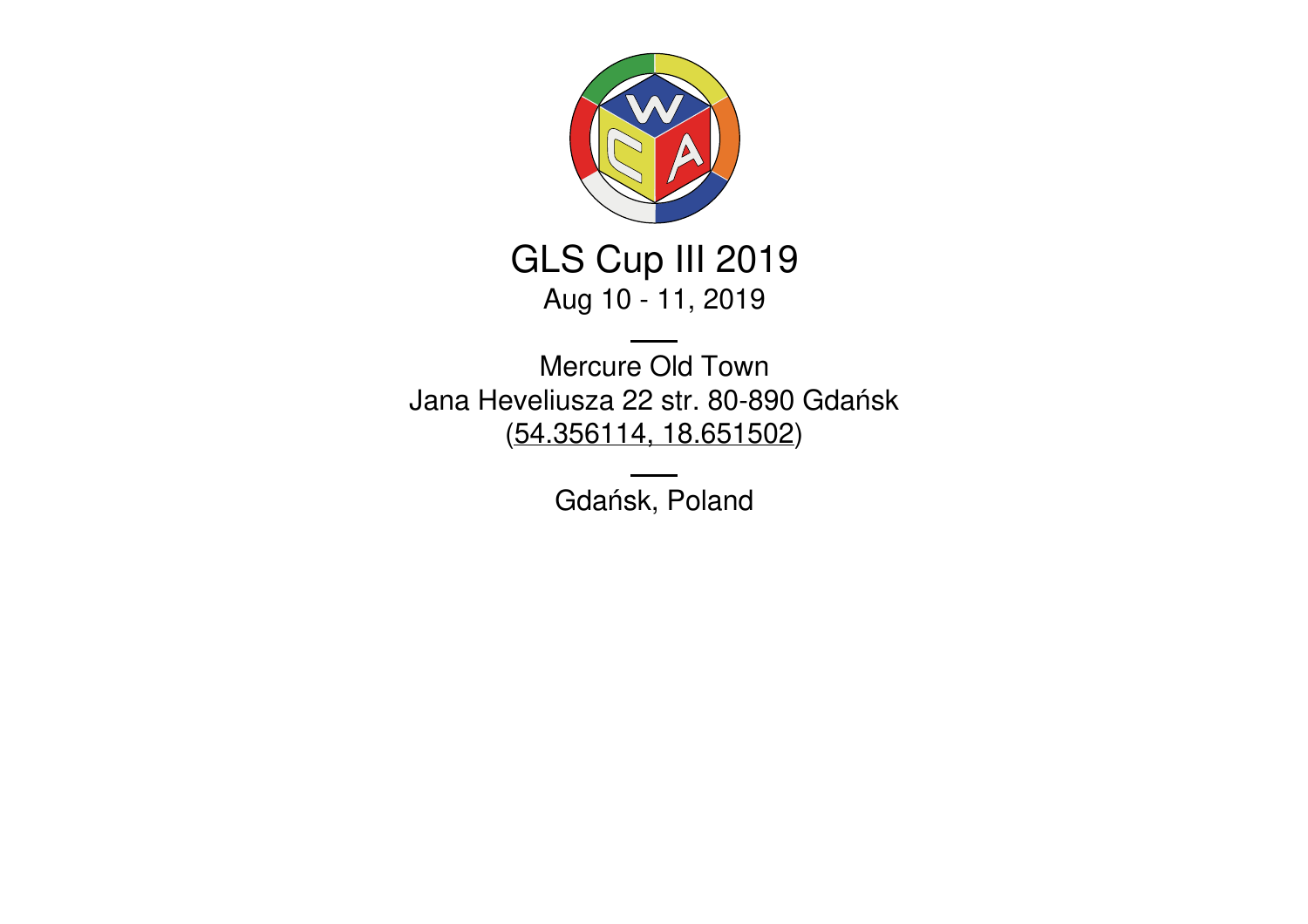### **Events**

| Event                            | Round        | Format          | <b>Time limit</b>                 | <b>Proceed</b> |
|----------------------------------|--------------|-----------------|-----------------------------------|----------------|
|                                  | First round  | Ao <sub>5</sub> | 10:00.00                          | Top 75%        |
| 88<br><b>BEE</b>                 | Second round | Ao5             | 1:00.00                           | Top 10         |
|                                  | Final        | Ao <sub>5</sub> | 1:00.00                           |                |
|                                  | First round  | Ao <sub>5</sub> | 1:00.00                           | Top 40         |
| $\blacksquare$<br>$\blacksquare$ | Second round | Ao <sub>5</sub> | 1:00.00                           | Top 10         |
|                                  | Final        | Ao5             | 1:00.00                           |                |
|                                  | First round  | Bo <sub>3</sub> | 14:00.00 cumulative               | Top 75%        |
| H                                | Second round | Bo <sub>3</sub> | 10:00.00 cumulative               | Top 8          |
|                                  | Final        | Bo <sub>3</sub> | 8:00.00 cumulative                |                |
| ¦,                               | Final        | Mo <sub>3</sub> | 1 hour                            |                |
|                                  | First round  | Ao <sub>5</sub> | 1:00.00                           | Top 40         |
| <b>AXX</b>                       | Second round | Ao <sub>5</sub> | 1:00.00                           | Top 10         |
|                                  | Final        | Ao5             | 1:00.00                           |                |
| $\frac{1}{2}$                    | Final        | Bo1             | 10:00.00 per cube, up to 60:00.00 |                |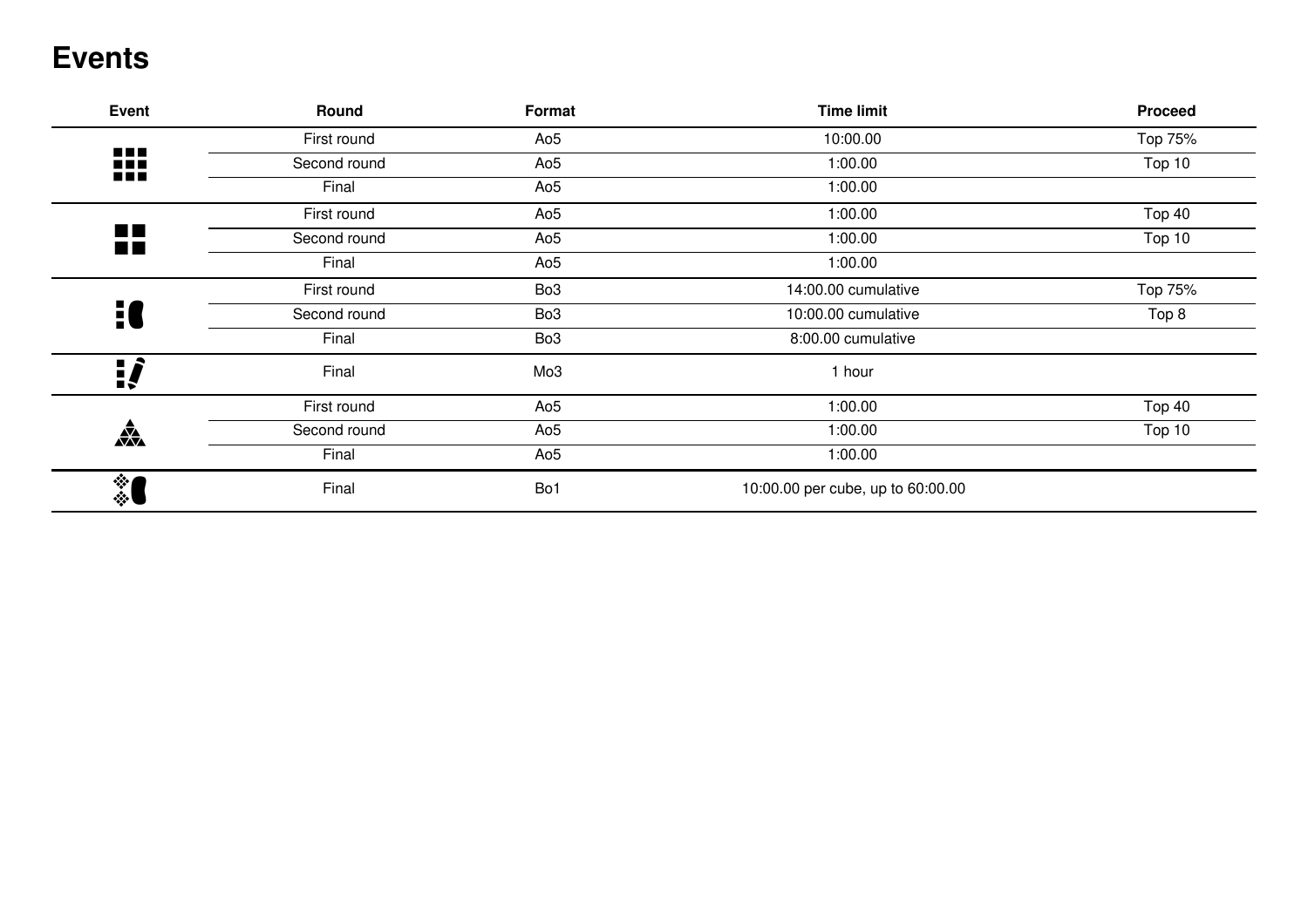## **Schedule for Saturday (August 10, 2019)**

| <b>Start</b> | <b>End</b> | <b>Activity</b>                            | Format          | <b>Time limit</b>                 | <b>Proceed</b> |
|--------------|------------|--------------------------------------------|-----------------|-----------------------------------|----------------|
| 09:00 AM     | 10:00 AM   | ij<br>3x3x3 Fewest Moves Final (Attempt 1) | Mo <sub>3</sub> | 1 hour                            |                |
| 10:30 AM     | 11:40 AM   | 10<br>3x3x3 Blindfolded First round        | Bo <sub>3</sub> | 14:00.00 cumulative               | Top 75%        |
| 11:40 AM     | 12:30 PM   | 10<br>3x3x3 Blindfolded Second round       | Bo <sub>3</sub> | 10:00.00 cumulative               | Top 8          |
| 12:30 PM     | 01:00 PM   | H<br>3x3x3 Blindfolded Final               | Bo <sub>3</sub> | 8:00.00 cumulative                |                |
| 01:00 PM     | 01:40 PM   | Lunch                                      |                 |                                   |                |
| 01:40 PM     | 01:55 PM   | Multiblindfolded - cubes collecting        |                 |                                   |                |
| 01:55 PM     | 02:20 PM   | Multiblindfolded - cubes scrambling        |                 |                                   |                |
| 02:20 PM     | 03:20 PM   | ै<br>3x3x3 Multi-Blind Final (Attempt 1)   | Bo1             | 10:00.00 per cube, up to 60:00.00 |                |
| 03:40 PM     | 04:40 PM   | ij<br>3x3x3 Fewest Moves Final (Attempt 2) | Mo <sub>3</sub> | 1 hour                            |                |
| 05:10 PM     | 06:10 PM   | ij<br>3x3x3 Fewest Moves Final (Attempt 3) | Mo <sub>3</sub> | 1 hour                            |                |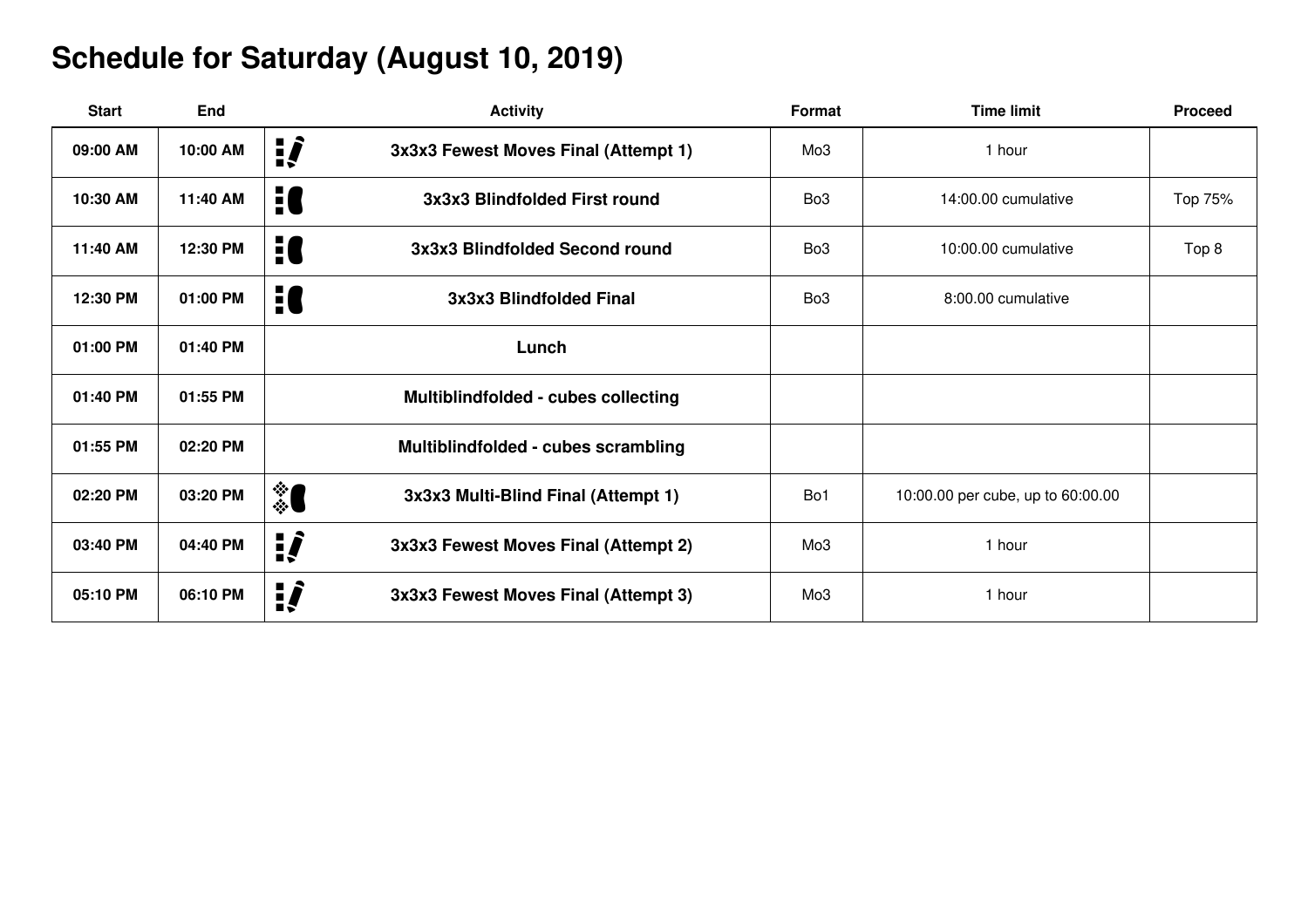## **Schedule for Sunday (August 11, 2019)**

| <b>Start</b> | End      | <b>Activity</b>                                         | Format          | <b>Time limit</b> | <b>Proceed</b> |
|--------------|----------|---------------------------------------------------------|-----------------|-------------------|----------------|
| 08:10 AM     | 08:30 AM | Registration                                            |                 |                   |                |
| 08:30 AM     | 09:40 AM | <b>STAR</b><br>2x2x2 Cube First round<br>$\blacksquare$ | Ao <sub>5</sub> | 1:00.00           | Top 40         |
| 09:40 AM     | 10:50 AM | 森<br><b>Pyraminx First round</b>                        | Ao <sub>5</sub> | 1:00.00           | Top 40         |
| 10:50 AM     | 11:40 AM | $\blacksquare$<br>2x2x2 Cube Second round<br><b>FIL</b> | Ao <sub>5</sub> | 1:00.00           | Top 10         |
| 11:40 AM     | 01:30 PM | <b>BEE</b><br>3x3x3 Cube First round<br>Ħ               | Ao <sub>5</sub> | 10:00.00          | Top 75%        |
| 01:30 PM     | 02:10 PM | Lunch                                                   |                 |                   |                |
| 02:10 PM     | 03:00 PM | 森<br><b>Pyraminx Second round</b>                       | Ao <sub>5</sub> | 1:00.00           | Top 10         |
| 03:00 PM     | 04:15 PM | $\blacksquare$<br>3x3x3 Cube Second round<br>Ħ          | Ao <sub>5</sub> | 1:00.00           | Top 10         |
| 04:15 PM     | 04:30 PM | 森<br><b>Pyraminx Final</b>                              | Ao <sub>5</sub> | 1:00.00           |                |
| 04:30 PM     | 04:45 PM | <b>THE R</b><br>2x2x2 Cube Final<br>$\blacksquare$      | Ao <sub>5</sub> | 1:00.00           |                |
| 05:05 PM     | 05:50 PM | $\blacksquare$<br>3x3x3 Cube Final<br>Ħ                 | Ao <sub>5</sub> | 1:00.00           |                |
| 05:50 PM     | 06:00 PM | <b>Awards</b>                                           |                 |                   |                |